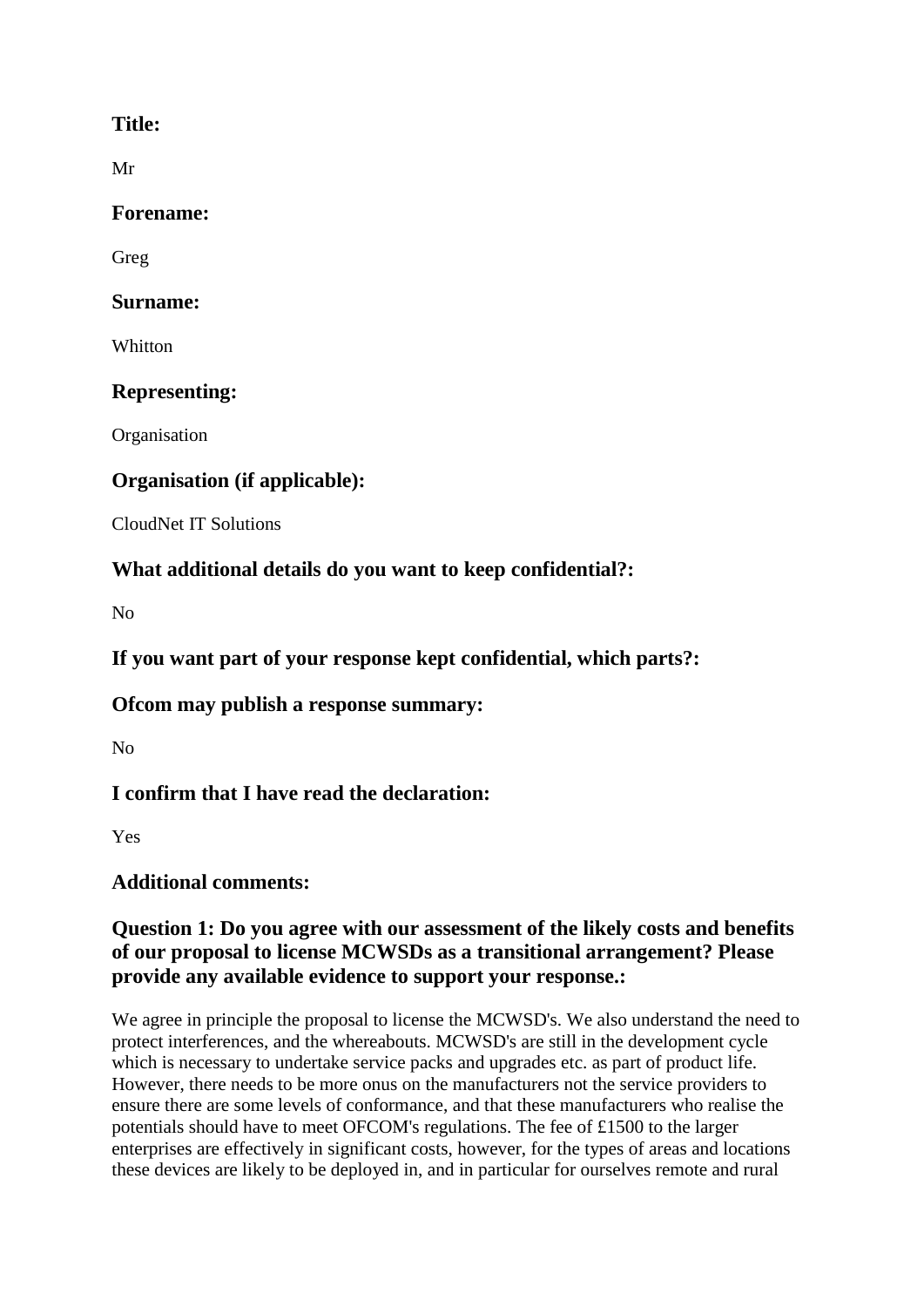locations, the costs (alongside the infrastructure costs) become significant. It is likely to deter smaller enterprises and individuals, which is good in order to deter interference and conflicts with other service providers.

OFCOM in 4.9 refers to being unable to determine the location and be able to communicate to databases. However, potentially other technologies can be introduced alongside these (such as GPS loggers etc.) to ensure the location of these, but could be on a risk or geolocation based need.

OFCOM should not delay the roll out and development, because communities, and industries are on the cusp of utilising and developing this technology, and any hurdles would impact other countries.

#### **Question 2: If you agree that Ofcom should allow MCWSDs to operate in the UHF TV band within the TVWS framework, how long do you believe that the licensing regime would need to be in place?:**

There will always be a need for both licensed and unlicensed.

For example, we have had issues whereby communications to the database providers have gone offline for a period of time. The ONLY approach was to switch to "Local mode" to managed the systems to maintain communications. Through no fault of our own or the database provider, and because of the nature of the IT industry, we are all moving towards "Cloud" solutions, we need to have the ability to be able to switch modes in order to maintain service. OFCOM reference the need for changing TX power to master and slaves, however, these units need to conform to ETSI standards, and are on the market at present because the need to show evidence that they can do this. It is not the responsibility of the service provider/installer to ensure these standards are not breached.

We need to look at the types of target users, and their specifics, as well as the industry, we need to be reasonable and make sure we can keep to sensible support level. Cloud based solutions in principle are ideal, cost effective, but can and do go wrong sometimes.

### **Question 3: If you agree that Ofcom should allow MCWSDs to operate in the UHF TV band within the TVWS framework, when do you believe it would be appropriate to conduct a review to assess whether there is an ongoing need to license MCWSDs?:**

We believe there is a lot of potential in TVWS. The proposed licensing is innovative and opens doors where current technologies haven't. Our findings and research has opened up a vast spectrum of applications and potentials, which without TVWS would be challenging and extremely costly. With our pilot utilising this technology over water, around coastal areas, and to remote locations there needs to be wider and further consultations to determine the best approaches. We would welcome more dialogue with Ofcom to discuss opportunities where we may have a need to inform and challenge the standards and request specific changes to the challenges of the terrain in order to better deliver TVWS in these areas. There are so many initiatives that this technology opens up for public and business alike as well as to meet government's needs. The time frames of three years (min) for further testing and developing would be an appropriate way to inform consultation, however, the noncommercialisation elements must not be a factor in this, and needs to be removed.

#### **Question 4: Do you agree with the proposed terms of the draft licence as set out in Annex 5 and as discussed below?:**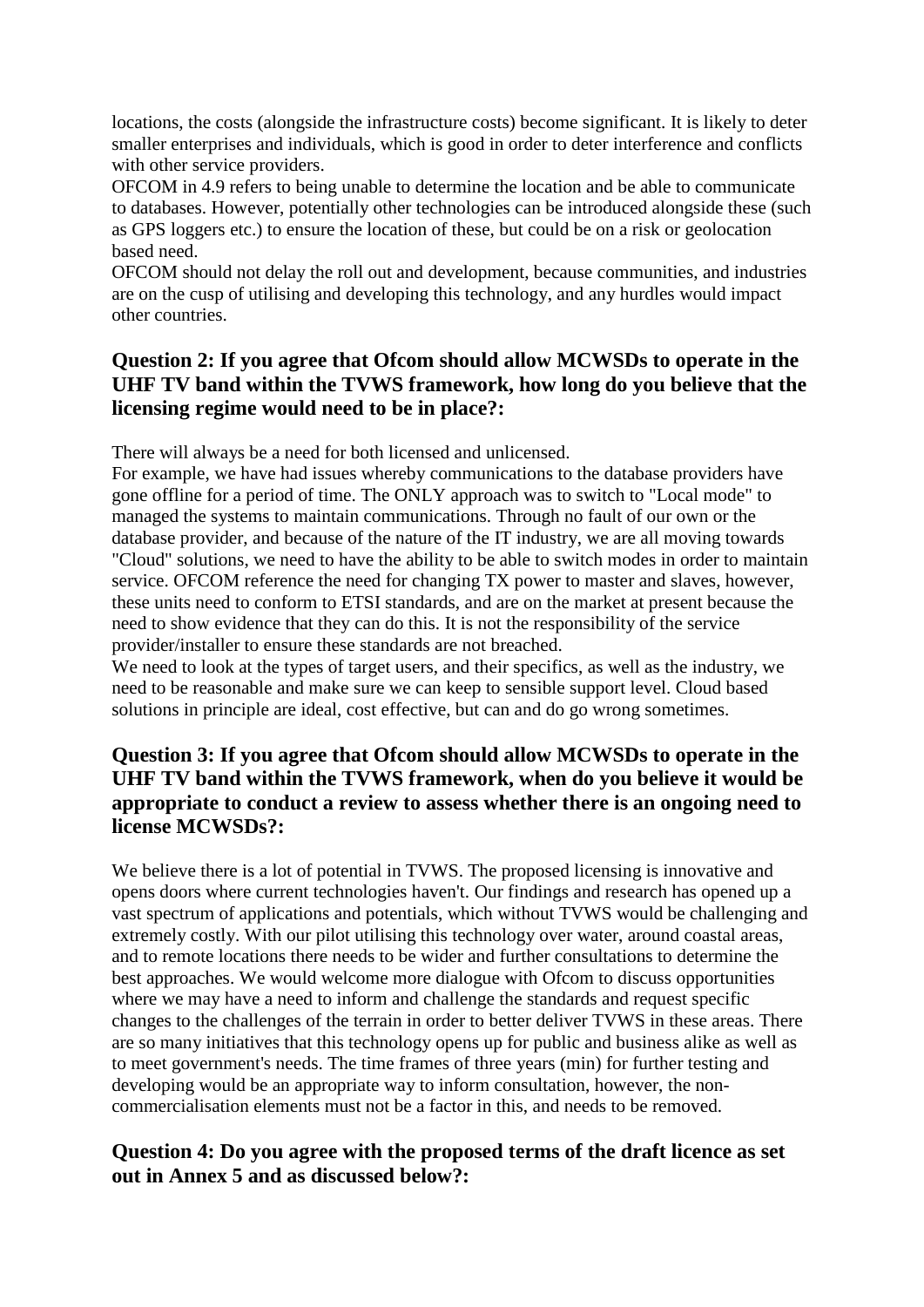Yes agree.

### **Question 5: Do you think it would be beneficial for the licensing regime for MCWDs to cover both masters and slaves?:**

Yes the licensing needs to be covered across the technology.

### **Question 6: Do you agree that our licensing regime should only apply to type A devices? :**

No. This is necessary for both. We are a fixed and nomadic pilot. OFCOM needs to consider the impact and implications to this with further thoughts and dialogue. We would welcome consultation on this issue.

### **Question 7: Do you agree with our approach to allow a number of MCWSDs under the control of a single licensee to be subject to a single licence?:**

Yes. One License to cover our MCWSDs.

### **Question 8: Do you agree that the proposal for specific licence terms will mitigate the risks posed by the use of MCWSDs?:**

It is not easy to apply a yes or no in this area. There needs further considerations with regards this, however, making the onus on the installer or service provider to ensure they work within the confines of the OFCOM requirements would be the best approach, and to ensure there are audit trails of such installations.

#### **Question 9: Do you consider the proposed licence terms are appropriate and proportionate?:**

Yes. We believe that this should be for registered professionals, trustworthy companies who wish to assist in service provision of the equipment. This will help to ensure that there are no blatant misconfigurations of MCSWD devices by untrained individual's because they are not familiar with the impact or interference this might cause. This will ensure MCSWD devices have a further level of protection under license.

## **Question 10: Do you have any comments on our proposal to require applicants for licences to deploy MCWSDs to supply details of their QA process on application?:**

Agree there needs a QA process. We agree that companies who understand the technology, will be professional with the capabilities and responsible necessary to protect the spectrum and become a licensee...

#### **Question 11: Do you agree with the proposed technical conditions of the draft licence?:**

In principle yes.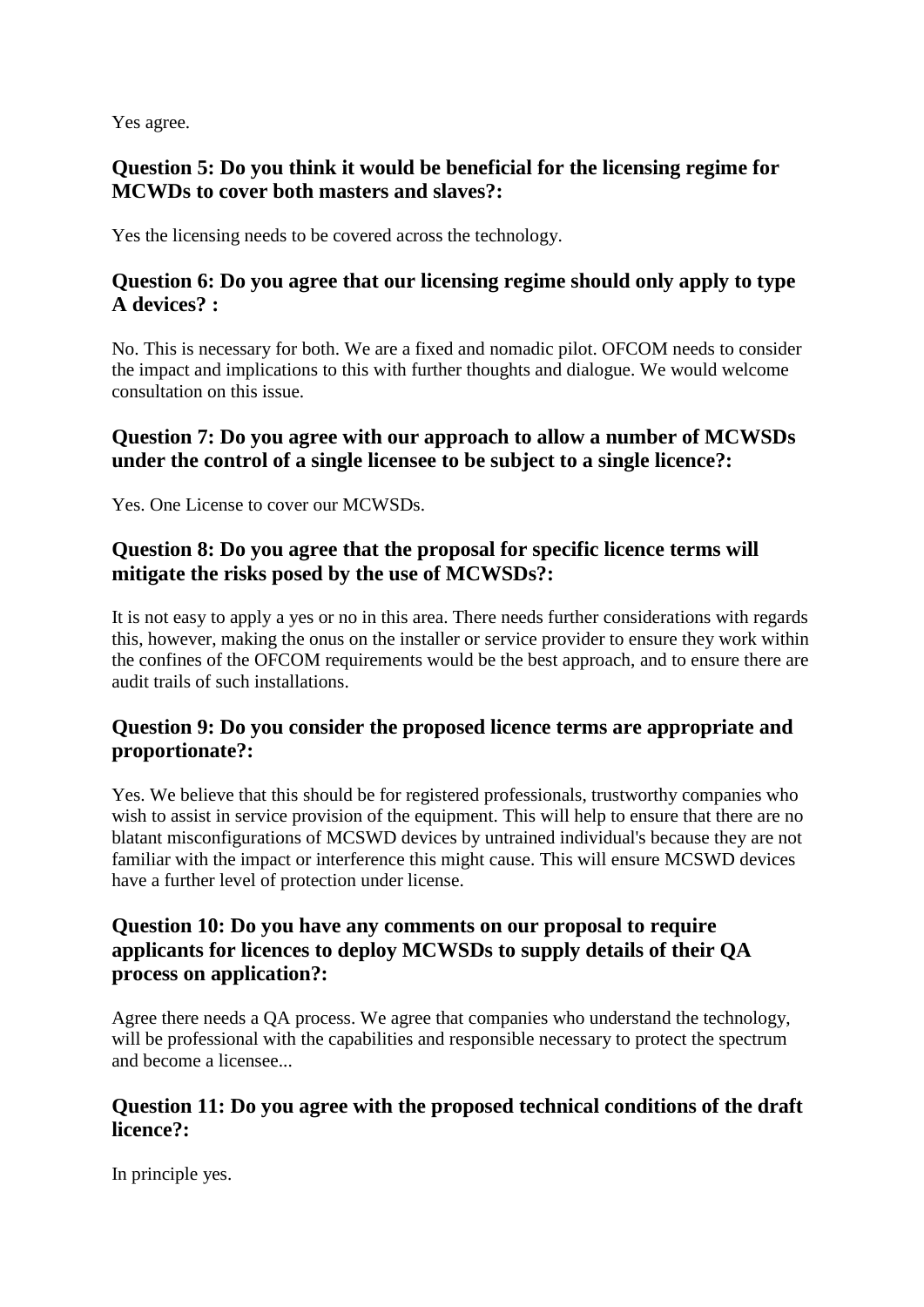#### **Question 12: Do you have any comments on the proposed duration for this licence?:**

This is reasonable to expect.

#### **Question 13: Do you have any comments on our proposed licence fee of £1,500:**

If the license to operate in the spectrum covers all devices or locations in geographic terms or per manufacturer, then yes.

However there may be different scales depending who you are, where you are and what it covers this would require some type of evaluation to determine license regime and costs.

#### **Question 14: Do you have any comments on our proposed five year minimum notice period for revocation for spectrum management reasons?:**

Yes. This is a reasonable timescale to provide a notice period.

#### **Question 15: Do you believe there is likely to be an ongoing need for white space devices that allow some level of manual configuration? Please give reasons for your answer.:**

Yes.

We have a number of projects, ideas and applications which will drive forward the TVWS technology. This is an exciting era for CloudNet who have a number applications and opportunities to test the constraints of TVWS. Having our TVWS test laboratory extending out some 60 mile radius (currently), we have extensive opportunities to work with the industry and companies to develop the TVWS both on land and over water.

Manual configuration, if withdrawn will stifle development with applications and internet of things as well as driving the technology forward. Having worked in the marine sector along with remote and rural communities, there are specific challenges which are not presented in urban situations.

Such examples are ships moving around costal area, passing by each other etc., from different other types of naval aids on board ships, VHF/UHF, GPS, and Radar etc., all which need to be managed accordingly.

Rural itself is challenging, due to the complexities of who, what were and when, as opposed to urban with the many rooftops and street furniture that could be utilised. Hydro too causes issues.

With regards TVWS, we have a multitude of opportunities which are being presented, that need to be investigated, such as, nomadic, multi-hop scenarios, where a device could be used to extend the range of TVWS to accommodate specific needs, or temporary installations (under license approval). For example Lifeboat, Coastguards, community safety projects, who may have a need to deploy portable devices for searches and communications etc.., through to Fish Farms, Remote Farming communities, Lighthouses, ship-to-ship, ship-toshore communications to name a few...

All of this will still need to be within the operational guidance of the OFCOM requirements and meet the licensing requirements of the MCWSD and TVWSDB requirements.